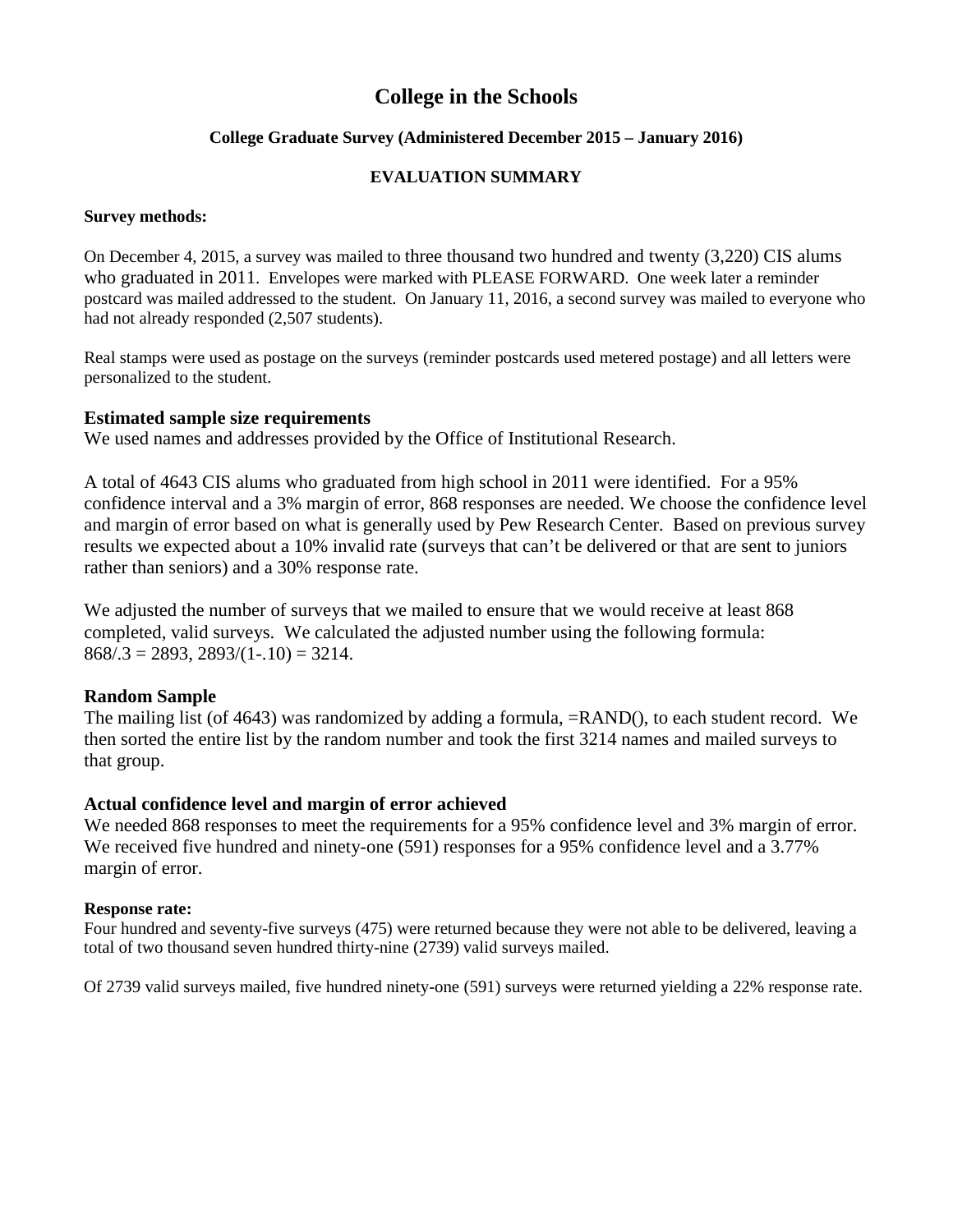# **Credits earned**

Respondents earned an average of 8.71 credits through College in the Schools. Students earned credits in the following disciplines:

| <b>Number of students</b>                | <b>Discipline</b>               |
|------------------------------------------|---------------------------------|
| <b>Humanities and Social Sciences</b>    |                                 |
| 51                                       | Communication                   |
| 106                                      | Economics                       |
| 266                                      | <b>English and Composition</b>  |
| 254                                      | Foreign Languages               |
| 59                                       | Government or Political Science |
| 57                                       | <b>History</b>                  |
| 43                                       | Psychology                      |
| <b>Mathematics and Physical Sciences</b> |                                 |
| 62                                       | <b>Mathematics</b>              |
| 29                                       | Physics                         |
| 9                                        | Animal Science                  |
| 58                                       | Anatomy and Physiology          |
| 5                                        | <b>Plant Propagation</b>        |

Students also reported taking chemistry, engineering, environmental science, biology,—none of which were offered through CIS in high schools at the time these students were attending.

#### **Rating of overall experience with CIS**

Of the 591 students **96%** rated CIS as Good or Excellent.

| $.353$ or 60%       | Excellent |
|---------------------|-----------|
| $\cdot$ 213 or 36%  | Good      |
| $\cdot$ 17 or 3%    | Neutral   |
| $\cdot 5$ or $<$ 1% | Poor      |
| $\cdot$ 2 or $<$ 1% | Very Poor |
| $\cdot$ 1 or <1%    | No answer |

#### **I would recommend CIS to current high school students?**

Of the 591 students, 582 **or 98%** would recommend the program.

## **The College in the Schools course(s) was at least as rigorous as the courses I took in my current or most recent college or university:**

Of the 591 students, 425 **or 72%** responded yes.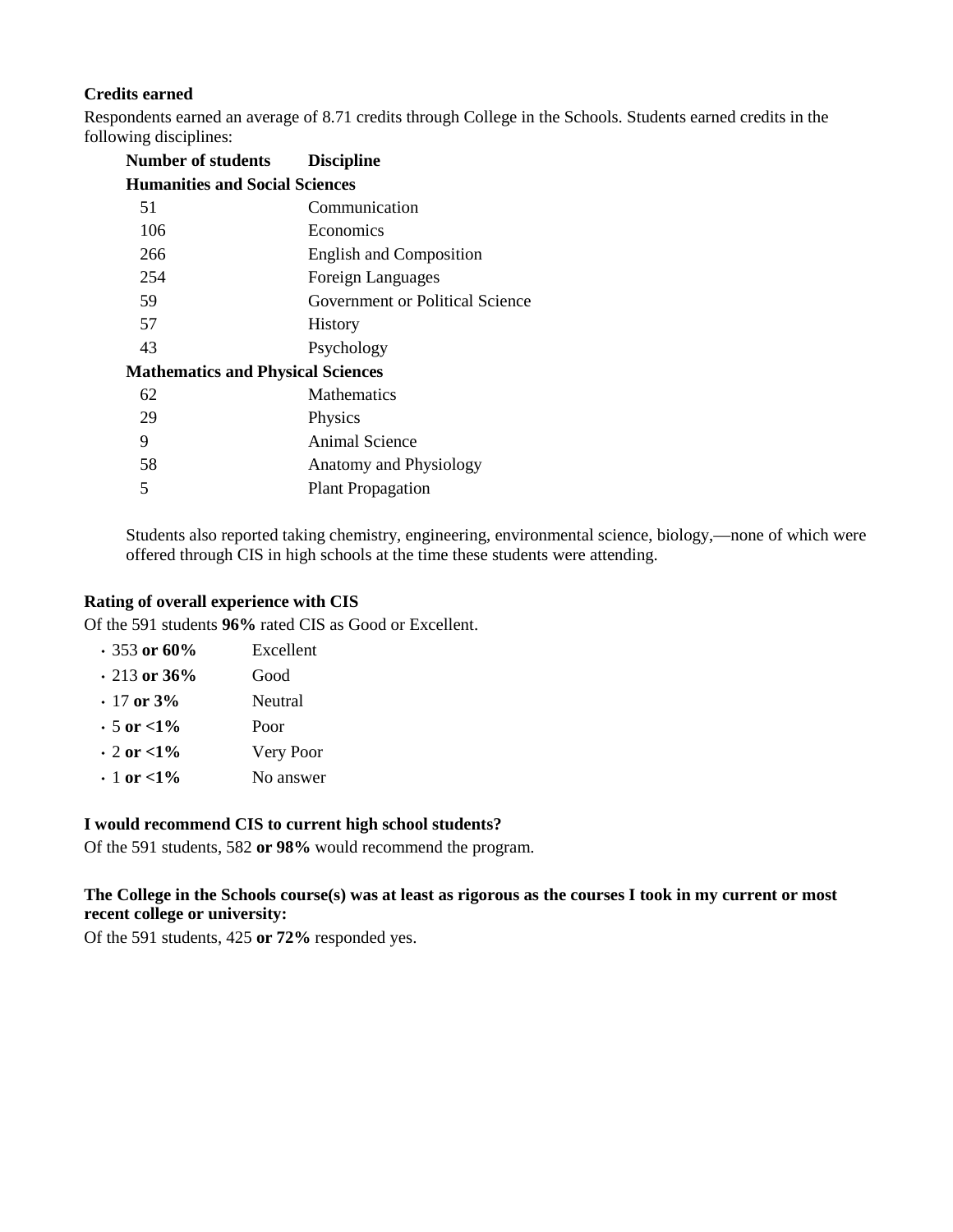# **By taking the College in the Schools course(s), I:**

# **a. Was better prepared academically for college**

**81%** agreed or strongly agreed

| $212$ or $36\%$ | <b>Strongly Agree</b>    |
|-----------------|--------------------------|
| 268 or $45%$    | Agree                    |
| $83$ or $14\%$  | <b>Neutral</b>           |
| 21 or $4\%$     | Disagree                 |
| 6 or $1\%$      | <b>Strongly Disagree</b> |
| 1 or $< 1\%$    | No answer                |

# **b. Developed more realistic expectations about college**

**68%** agreed or strongly agreed

| 137 or $23%$        | <b>Strongly Agree</b>    |
|---------------------|--------------------------|
| $264$ or $45%$      | Agree                    |
| 146 or $25%$        | Neutral                  |
| 35 or $6\%$         | Disagree                 |
| $8 \text{ or } 1\%$ | <b>Strongly Disagree</b> |
| 1 or $< 1\%$        | No answer                |
|                     |                          |

# **c. Was more confident about my ability to succeed in college**

**73%** agreed or strongly agreed

| 156 or $26\%$        | <b>Strongly Agree</b>    |
|----------------------|--------------------------|
| 275 or 47%           | Agree                    |
| 136 or $23%$         | Neutral                  |
| $20 \text{ or } 3\%$ | Disagree                 |
| 4 or $< 1\%$         | <b>Strongly Disagree</b> |

### **d. Considered, for the first time, enrolling in college**

**9%** agreed or strongly agreed

| 25 or $4\%$     | <b>Strongly Agree</b>    |
|-----------------|--------------------------|
| 27 or $5\%$     | Agree                    |
| 147 or $25%$    | Neutral                  |
| 172 or $29\%$   | Disagree                 |
| $208$ or $35\%$ | <b>Strongly Disagree</b> |
| 12 or $2\%$     | No answer                |

# **e. Improved my study skills**

**63%** agreed or strongly agreed

| 103 or $17\%$       | <b>Strongly Agree</b>    |
|---------------------|--------------------------|
| 269 or 46%          | Agree                    |
| 151 or $26\%$       | Neutral                  |
| 58 or 10%           | Disagree                 |
| $7 \text{ or } 1\%$ | <b>Strongly Disagree</b> |
| $3 \text{ or } 1%$  | No answer                |
|                     |                          |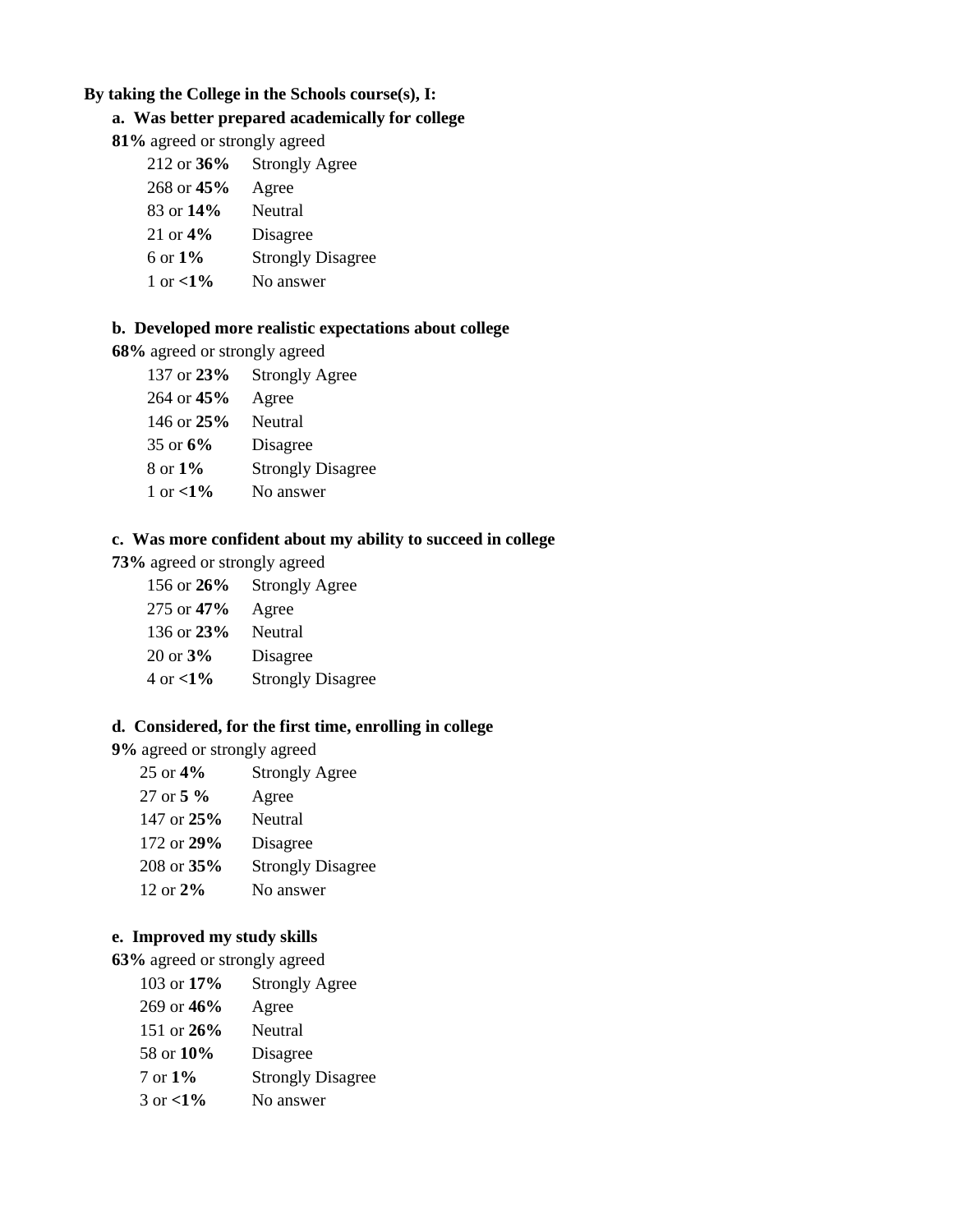# **f. Improved my time management skills**

**62%** agreed or strongly agreed

| 92 or $16\%$ | <b>Strongly Agree</b>    |
|--------------|--------------------------|
| 274 or 46%   | Agree                    |
| 173 or $29%$ | Neutral                  |
| 43 or $7\%$  | Disagree                 |
| 8 or 1%      | <b>Strongly Disagree</b> |

# **Please describe what you did immediately after high school (select only one option).**

# **I continued my education within a year of graduating, by attending a:**

| 2 or $<1\%$   | Career School or College, or an Apprenticeship Program |
|---------------|--------------------------------------------------------|
| $22$ or $4\%$ | Public 2-Year Community or Technical College           |
| 2 or $<1\%$   | Private 2-Year Community or Technical College          |
| 330 or 56%    | Public 4-Year College or University                    |
| 222 or $38\%$ | Private 4-Year College or University                   |

## **I did not continue my education within a year of graduating. I initially:**

| $\theta$    | Served in the Military or other National Service  |
|-------------|---------------------------------------------------|
| $\theta$    | Worked Part-time, Full-time, or was Self-Employed |
| $\Omega$    | Cared for a Home/Family                           |
| 1 or $<1\%$ | Was Unemployed                                    |
| 1 or $<1\%$ | Other (Gap year)                                  |
| 3 or $<1\%$ | No answer                                         |

#### **Please describe what you are currently doing (select only one option).**

# **I am continuing my education in a:**

| $20 \text{ or } 3\%$ | Career School or College, or an Apprenticeship Program |
|----------------------|--------------------------------------------------------|
| $7 \text{ or } 1\%$  | Public 2-Year Community or Technical College           |
| $\Omega$             | Private 2-Year Community or Technical College          |
| 103 or $17\%$        | Public 4-Year College or University                    |
| $28 \text{ or } 5\%$ | Private 4-Year College or University                   |

# **I am not currently continuing my education. I am:**

| 2 or $<1\%$   | Serving in the Military or other National Service |
|---------------|---------------------------------------------------|
| 371 or $63\%$ | Employed Part-time, Full-time, or Self-Employed   |
| 1 or $<1\%$   | Caring for a Home/Family                          |
| 17 or $3\%$   | Unemployed                                        |
| 11 or $2\%$   | No answer                                         |
| 31 or $5%$    | Other                                             |

Other current activities included graduate school, professional school, internship, cancer treatment, and industry gap year. It is clear that this question wasn't interpreted in the same way by all students. 27 students reported that they are enrolled in graduate degree programs, but didn't select the public or private school option.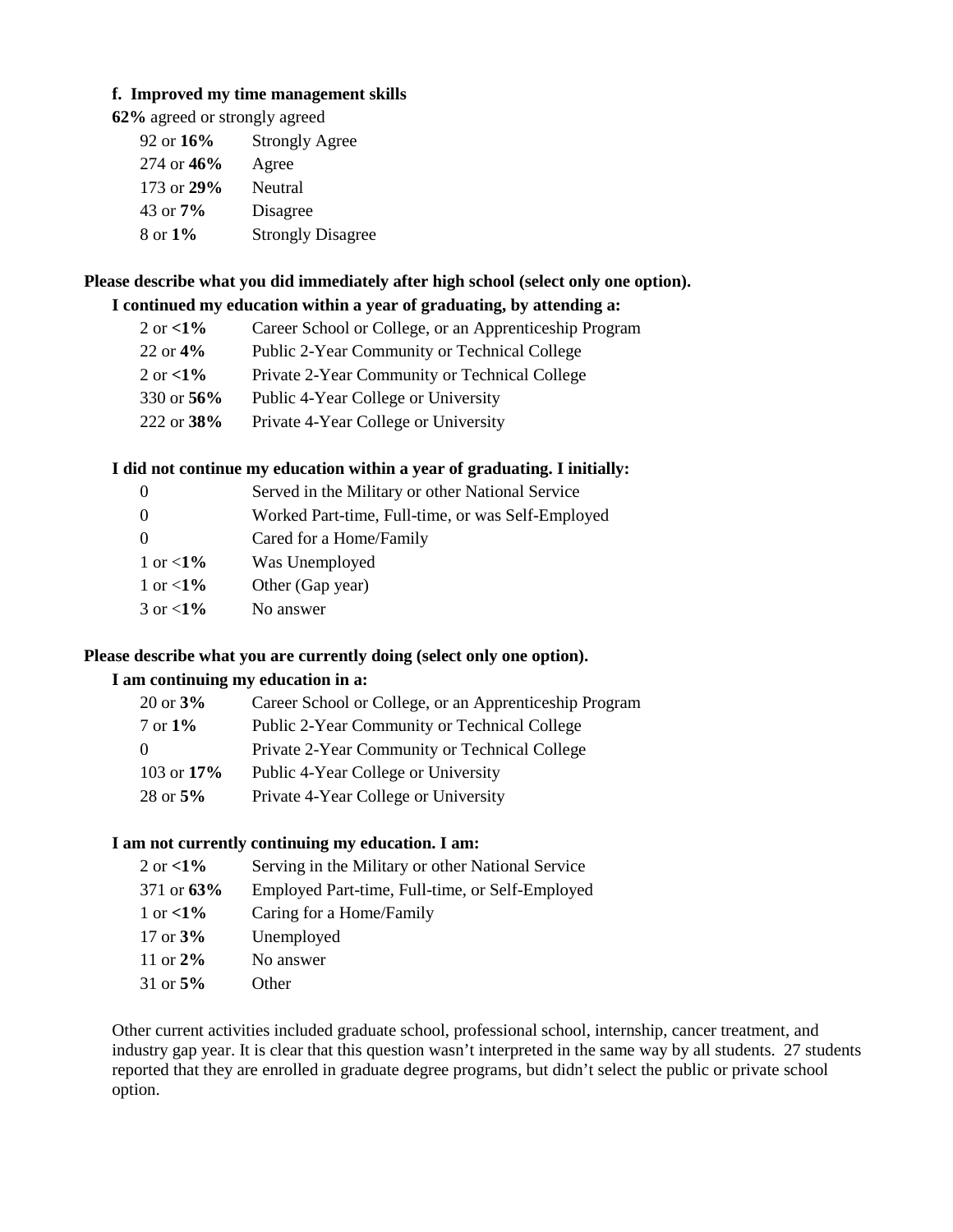### **The highest degree or certificate I eventually plan to obtain is a:**

| $\Omega$           | High School Diploma                         |
|--------------------|---------------------------------------------|
| $4 \text{ or } 1%$ | Vocational/Technical Certificate or Diploma |
| 5 or $\langle 1\%$ | <b>Associate's Degree</b>                   |
| 145 or $25%$       | <b>Bachelor's Degree</b>                    |
| 427 or $72\%$      | <b>Graduate Degree</b>                      |
| 10 or $2\%$        | No answer                                   |

### **The highest degree or certificate I have earned or am currently pursuing, is a:**

| 16 or $3%$    | High School Diploma                         |
|---------------|---------------------------------------------|
| 3 or $<1\%$   | Vocational/Technical Certificate or Diploma |
| 17 or $3\%$   | <b>Associate's Degree</b>                   |
| 476 or $81\%$ | <b>Bachelor's Degree</b>                    |
| 76 or 13%     | <b>Graduate Degree</b>                      |
| 3 or $<1\%$   | No answer                                   |

## **Please complete any of the following statements that apply to your situation: I anticipate completing my Associate's Degree in \_\_\_\_\_ years.**

| 2 or $<1\%$ | in 1 year    |
|-------------|--------------|
| 1 or $<1\%$ | in 1.5 years |
| 1 or $<1\%$ | in 2 years   |

# **I completed my Associate's Degree in \_\_\_\_\_\_ years.**

| 1 or $< 1\%$                 | number of years not specified |
|------------------------------|-------------------------------|
| 2 or $<1\%$<br>in 1 year     |                               |
| in 1.5 years<br>2 or $<1\%$  |                               |
| 13 or $2\%$<br>in 2 years    |                               |
| in 2.5 years<br>4 or $< 1\%$ |                               |
| in 3 years<br>5 or $< 1\%$   |                               |
| in 4 years<br>2 or $<1\%$    |                               |
|                              |                               |

# **I anticipate completing my Bachelor's Degree in \_\_\_\_\_ years.**

| 11 or 2%           | in 0.5 years |
|--------------------|--------------|
| 11 or $2\%$        | in 1 year    |
| 1 or $\langle 1\%$ | in 1.5 years |
| 12 or $2\%$        | in 2 years   |
| 1 or $\langle 1\%$ | in 2.5 years |
| 5 or $<1\%$        | in 3 years   |
| 2 or $<$ 1%        | in 3.5 years |
| 18 or 3%           | in 4 years   |
| 2 or $<$ 1%        | in 4.5 years |
| 13 or 2%           | in 5 years   |
| 1 or $<1\%$        | in 6 years   |

# **I completed my Bachelor's Degree in \_\_\_\_\_\_ years.**

| 1 or $<1\%$  | in $0.25$ years |
|--------------|-----------------|
| 1 or $< 1\%$ | in 1 year       |
| 2 or $<$ 1%  | in 2 years      |
| 2 or $<$ 1%  | in 2.5 years    |
| 17 or 3%     | in 3 years      |
| 38 or 6%     | in 3.5 years    |
| 301 or 51%   | in 4 years      |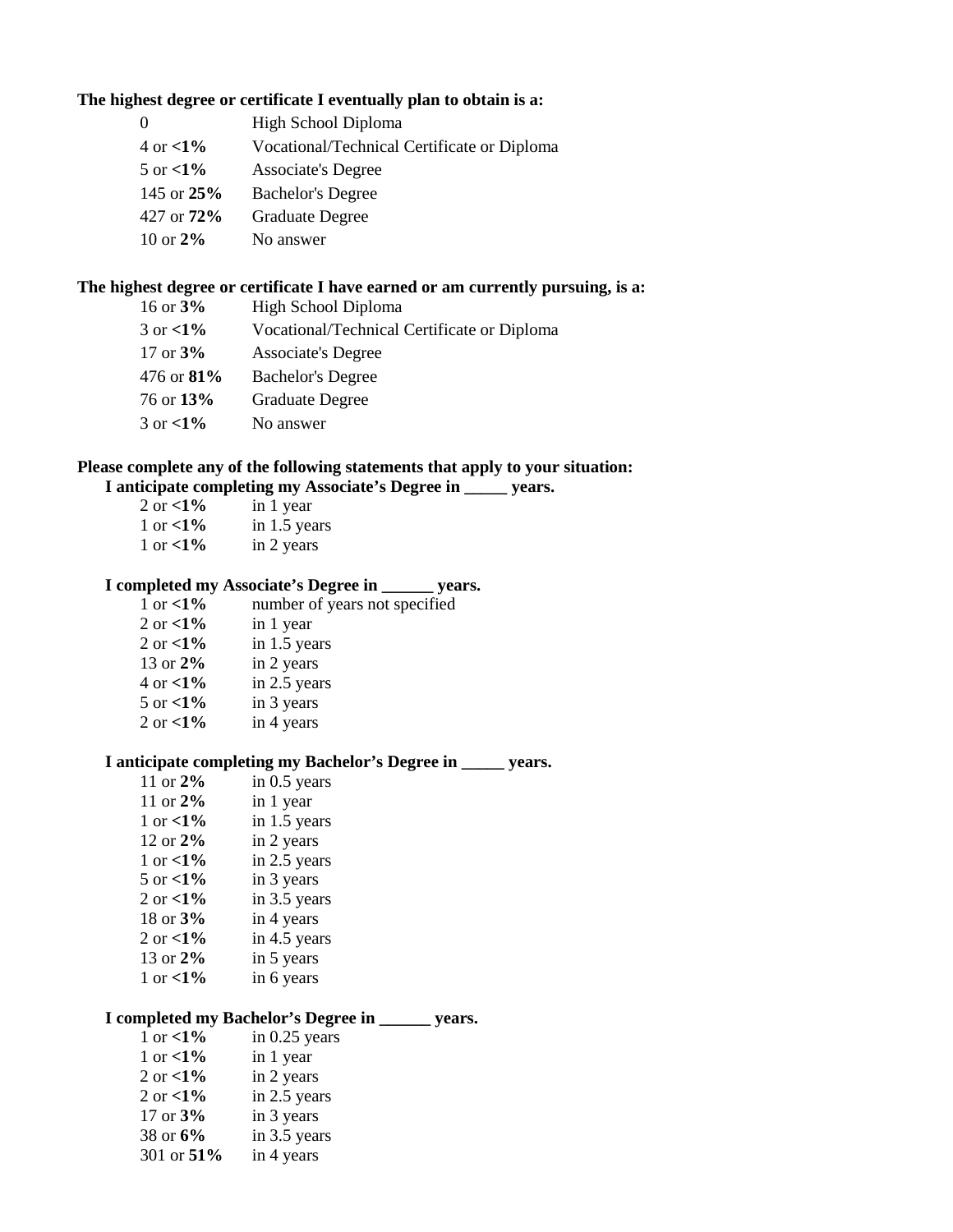| 47 or $8\%$  | in 4.5 years  |
|--------------|---------------|
| 1 or $< 1\%$ | in 4.75 years |
| 15 or $3%$   | in 5 years    |

#### **I anticipate completing my Graduate Degree in \_\_\_\_\_ years.**

| 3 or $< 1\%$         | number of years not specified |
|----------------------|-------------------------------|
| 1 or $< 1\%$         | in $0.5$ years                |
| 8 or 1%              | in 1 year                     |
| 5 or $\langle 1\%$   | in 1.5 years                  |
| 45 or 8%             | in 2 years                    |
| 6 or 1%              | in 2.5 years                  |
| $26 \text{ or } 4\%$ | in 3 years                    |
| 1 or $\langle 1\%$   | in 3.25 years                 |
| 2 or $\lt 1\%$       | in 3.5 years                  |
| 38 or 6%             | in 4 years                    |
| 1 or $< 1\%$         | in 4.5 years                  |
| 21 or $4\%$          | in 5 years                    |
| 1 or $\langle 1\%$   | in 5.5 years                  |
| 9 or $2\%$           | in 6 years                    |
| 1 or $\langle 1\%$   | in 7 years                    |
| 2 or $< 1\%$         | in 8 years                    |
| 5 or $<$ 1%          | in 10 years                   |

#### **I completed my Graduate Degree in \_\_\_\_\_\_ years.**

| in 1 years   |
|--------------|
| in 1.5 year  |
| in 2 years   |
| in 2.5 years |
| in 3 years   |
| in 3.5 years |
| in 4 years   |
| in 5 years   |
| in 5.5 years |
|              |

These questions were not interpreted in the same way by all respondents. Some interpreted it as I anticipate completing my degree in X more years, and other interpreted it as I anticipate that it will take me a total of X amount of years to complete my degree. The questions would be better phrased as "I anticipate completing X degree in a total of X years."

#### **My current cumulative or final undergraduate GPA, on a 4-point scale, is \_\_\_\_\_\_\_\_\_\_\_\_.**

The average of survey respondents was **3.51**. Median was **3.5**.

| less than 3.0  |
|----------------|
| 3.0            |
| 3.0 < 3.5      |
| 3.5 or greater |
| No answer      |
|                |

# **The following describes my undergraduate educational experience: (Check all that apply)**

497 or **84%** were anticipating an enriched educational experience

| 367 or $62\%$ | I completed or anticipate completing an internship              |
|---------------|-----------------------------------------------------------------|
| 211 or $36\%$ | I participated in or anticipate participating in study abroad   |
| 135 or $23\%$ | I completed or anticipate completing a double major             |
| 282 or 48%    | I completed or anticipate completing a minor or multiple minors |
| 94 or $16\%$  | Did not anticipate completing any of the above                  |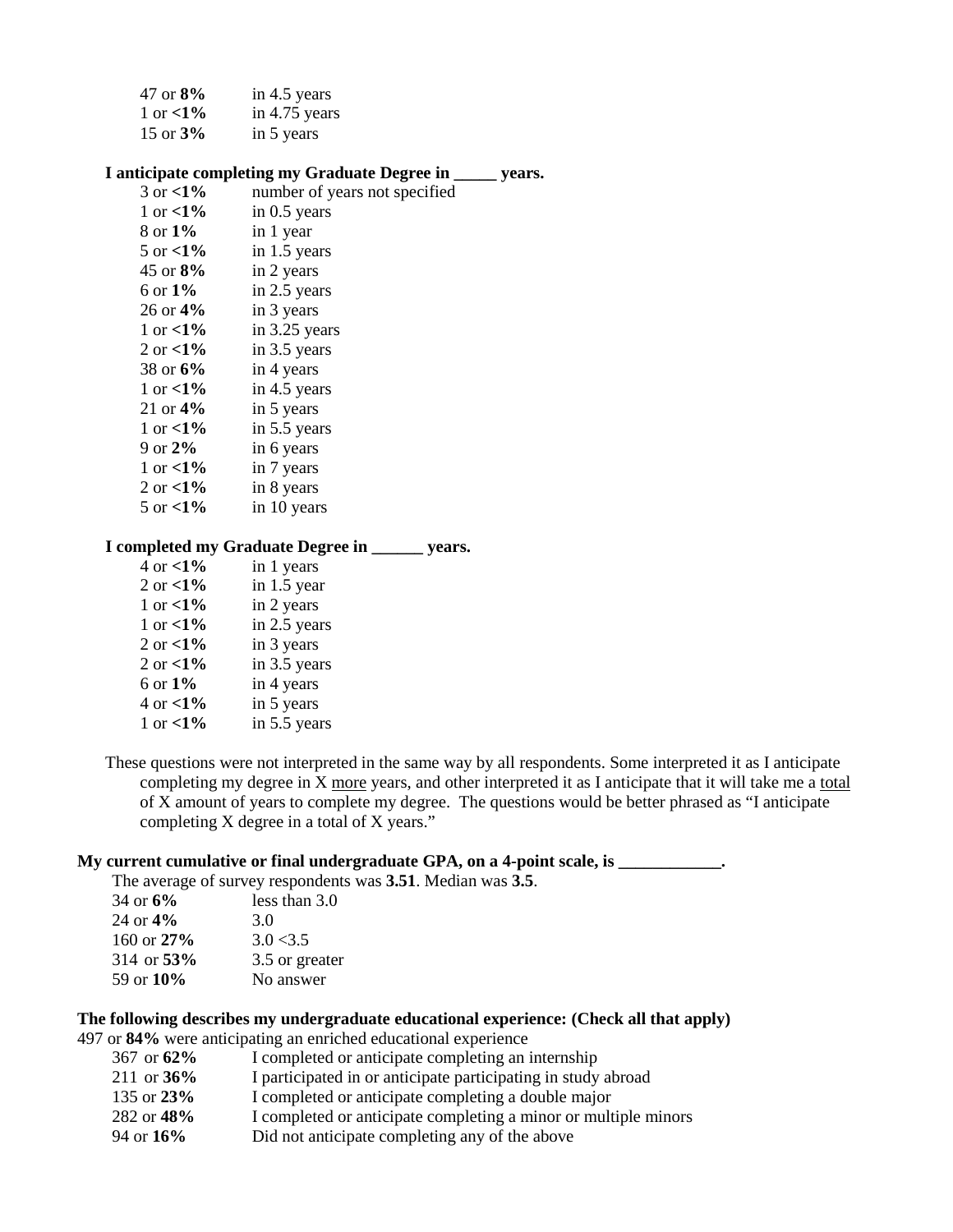**I attempted to transfer some or all of the University of Minnesota course credits I earned through College in the Schools to my current or most recent college or university.**

517 or **87%** Yes

#### **I was able to successfully transfer some or all of the University of Minnesota credits I earned through College in the Schools to my current or most recent college or university.**

Of the 517 students who attempted to transfer their U of M credits earned through CIS: 485 **or 94%** Yes

#### **If Yes, the credits: (Check all that apply)**

| $210$ or $36\%$ | Enabled me to enroll in a more advanced course        |
|-----------------|-------------------------------------------------------|
| $372$ or $63\%$ | Exempted me from a required course                    |
| $416$ or $70\%$ | Counted as credit toward my college degree completion |

#### **Earning University of Minnesota credits through College in the Schools when I was in high school reduced the amount of my student loans and/or the amount my parents or I paid in tuition.**

Of the 517 students who attempted to transfer their U of M credits earned through CIS: 253 or **43%** Yes

#### **I qualified for a Pell Grant in college.**

Of 565 students who responded to this question 143 or **25%** Yes

## **Which category best describes your race/ethnicity? (Check all that apply.)**

| American Indian or Alaska Native          |
|-------------------------------------------|
| Asian                                     |
| <b>Black or African American</b>          |
| Hispanic/Latino                           |
| Native Hawaiian or other Pacific Islander |
| White                                     |
| Two or more races                         |
| No answer or unknown                      |
|                                           |

#### **I am:**

| $404$ or $68\%$     | Female    |
|---------------------|-----------|
| 184 or $31\%$       | Male      |
| $3 \text{ or } 1\%$ | No answer |

#### **To the best of my knowledge, the highest education level achieved by at least one of my parents is:**

| 12 or 2%             | High school not completed                |
|----------------------|------------------------------------------|
| 34 or $6\%$          | High school diploma or equivalent        |
| $39 \text{ or } 7\%$ | Some college-level work completed        |
| 50 or $8\%$          | Technical program certificate or diploma |
| 54 or 9%             | Associate's degree                       |
| $207$ or $35%$       | Bachelor's degree                        |
| 184 or 31%           | Graduate degree                          |
| 3 or $<1\%$          | Do not know                              |
| 8 or 1%              | No answer                                |

#### **While in high school, I was eligible for the Free/Reduced Price Lunch Program**

72 or **12%** Yes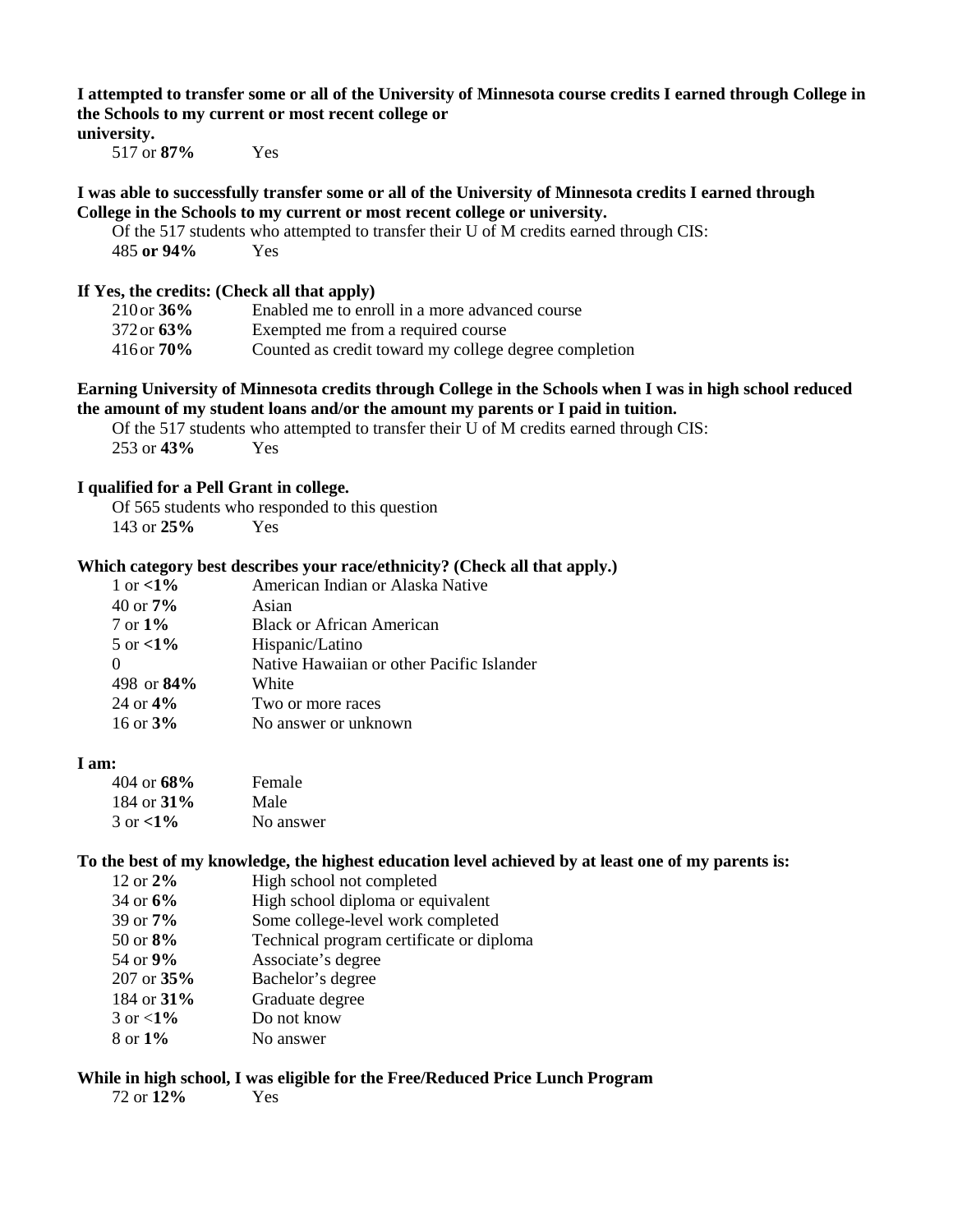## **Do you have additional comments?**

It allowed me to have time for classes of interest unrelated to my degree. It helped with needing fewer credits to complete my degree.

Take as much CITS (as you can) if you are serious about college.

I didn't have very large loans. 1st semester English was awesome! Then my teacher got a brain tumor and had to leave so the second semester they brought in a new lady who was crazy and it was probably the worst experience I've ever had with a class. The first semester was the best class I had in high school.

A 1 semester course through 2 high school semesters made it a fairly easy course

A great program, all high school students should have access to the program. It saves tuition money, gets you college credit in high school, and you can advance in classes more directly.

A wonderful, enriching experience that improved my study skills and made me a more academically developed high school student.

Absolutely amazing experience! CIS taught me to appreciate challenging coursework.

Absolutely loved the experience & how you can earn the college credit for free!

Although I was not able to directly transfer my credits, I marked question 18 as "yes" because what I learned from CIS classes, earning those credits and accelerating my path to a minor certificate; effectively, if indirectly, the same thing to me.

Amazing opportunity!

As part of participating in CIS, my school/class also went on a foreign language abroad field trip, which furthered my education and helped me choose my current bachelor's degree major.

Awesome, more difficult than most college classes .FANTASTIC preparation for college!

I was able to complete so many credits in high school because of CIS/AP classes that now I am finishing up my final year at UMN with 3 degrees. My CIS experience was extremely valuable

Being around students who were as intellectually driven and motivated as me, pushed me to a level of preparedness for college. I realized I was very capable of achieving at a high level. It really opened the doors to the possibilities of college.

CIS was affordable and gives opportunity to lower income students.

BS chemical engineering major. It might be helpful to ask about degree earned/attempted.

Can't remember much about it.

CIS allowed me to get out of my comfort zone by continuously having me speak in a new, foreign language.

CIS classes allowed me to finish and complete my college degree a year ahead of schedule.

CIS CLASSES HELPED ME MORE THAN ANYTHING TO PREPARE FOR COLLEGE AS A FIRST GENERATION COLLEGE STUDENT. I COULDN'T RECOMMEND TO HIGH SCHOOL STUDENTS ENOUGH. IT IS COMPLETELY WORTH THE EXTRA EFFORT IN HS.

CIS Composition taught me how to write- what a fantastic program!

CIS credits were more widely accepted & easier to transfer than I.B. credits.

CIS is an amazing program that should be fully supported and extended to all students.

CIS is important & contributed to my graduation. However, training or certification of H.S. teachers should be incorporated.

CIS is teacher dependent. Mr. Meyer & Ms. Jean at Coon Rapids High School were great professors. I happened to go to an elite college that made CIS courses feel easy.

CIS not only helped me to complete my double major in Business + Spanish, but it also enabled me to study abroad in Chile for 5 months where I became completely fluent.

The CIS program helped me graduate with a Chemical Engineering degree on time and take one semester to work with a "coop". If I had not taken CIS classes, I would have had to take all 8 semesters of classes, postponing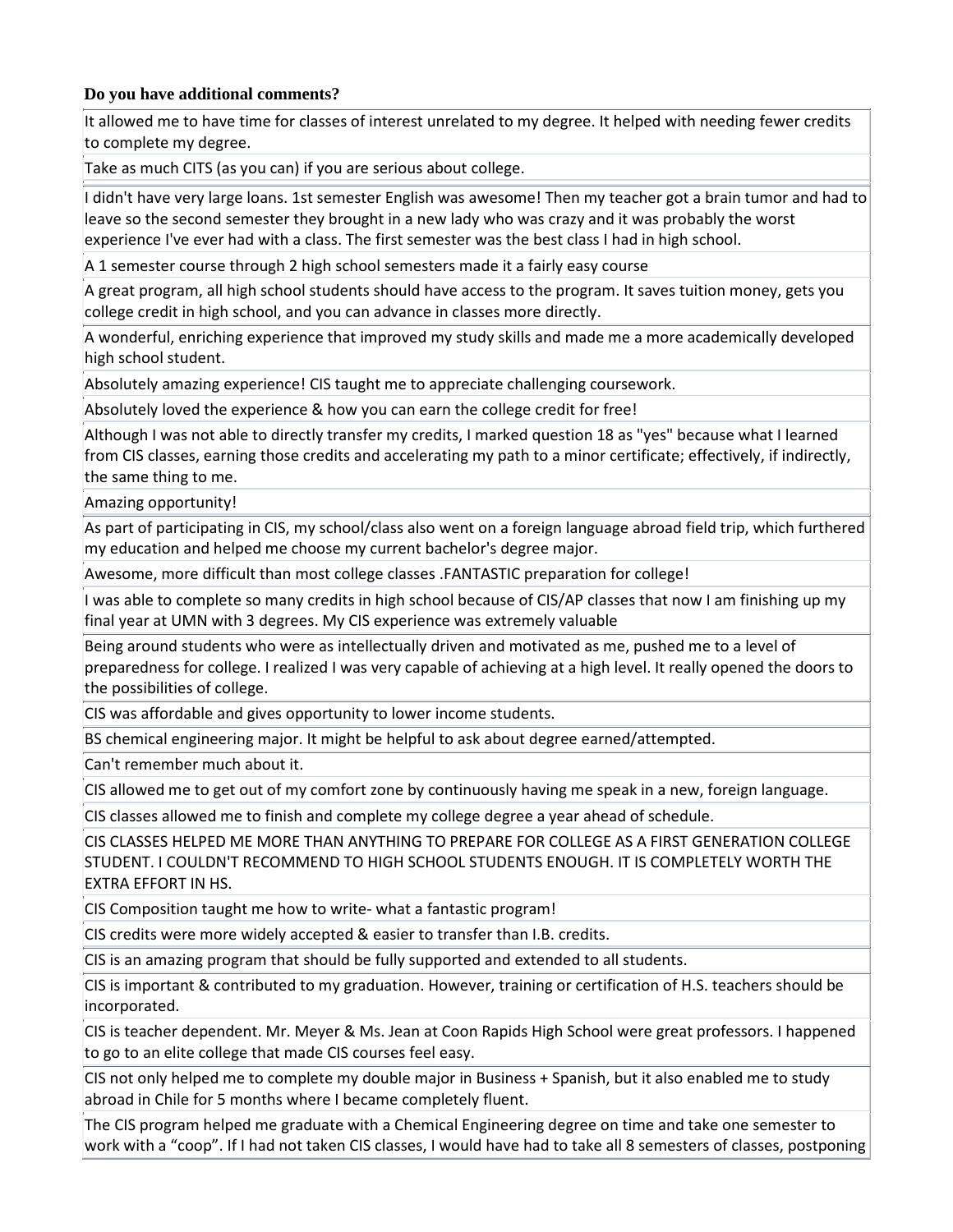my enrollment in Environmental Engineering graduate classes. CIS teachers teach better than any professor I have ever had. It gives students unrealistic expectations of professors. Course content was spot on.

CIS programs could better explain the benefits and what courses/requirements classes would cover for colleges.

CIS taught me to research and cite my sources. I struggled less with this in college, compared to my non-CIS peers.

CIS was a good transition into college because the difficulty was the same but the semester was longer allowing students a mid-way point.

CIS was a great way to get a head start on pre-requisites. It allowed me more freedom in class choice because I had already completed pre-requisites!!

CIS was a very worthwhile experience.

CIS was amazing. Please do not get rid of it.

College in the Schools allowed me to skip entry level Spanish courses at Montana State University. This helped me go right into 300 level courses, where I learned a lot.

College in the Schools challenged me when the majority of my high school courses did not. I felt more ready to go into college and I often drew on material and habits I learned in my CIS courses. My experience in Literature and Composition through College in the Schools influenced me to change my major to English literature as well.

College in the Schools helped me complete a double major in 4 years, enhanced my UMN GPA and gave me the credits I needed to become a certified CPA without additional school beyond Carlson - thereby saving me time/money and helping me to achieve my goals. However, the U of M German classes at the high school were not as challenging as college (or even as challenging as AP) - so they weren't preparatory for me.

College in the Schools let me graduate 1.5 years early. Everyone should take advantage of it!

College in the schools was a fantastic program that allowed me to enter college a step ahead of others. This program helped direct me towards my current career goals and really helped prepare me for college. I am tremendously grateful for this program.

CIS credits were great! It made me eligible for a double major. CIS helped me focus on college prep in High School which was essential.

Did not have to take another semester of classes because of CIS credits.

Did not portray an accurate college level course. Your survey should include an intent to get a P.h.D. Not every person stops at a Master's degree.

Did not receive any information on how to transfer my credits to my community college, which was frustrating. I could have avoided taking ENGL 1001 again. CIS credits just "appeared" on my transcript once I transferred to the U, but this did not help me earn my 2-year degree and complete general education requirements. Please make transfer information more easily available.

Do it! Challenge is good & studying helps :)

Do it! Free credits for college! WOO!

Enjoyed my CIS classes & learned a lot from them. However, I wish they were "AP" & not "CIS" because then they would've transferred & I would've saved money (as I had nearly 1 year of credits going into my 1st undergraduate year).

Everyone needs to take advantage of this.

Excellent experience!

Excellent program, I would highly recommend it for any college-prep student.

Excellent teacher made the course work easier to manage (Profe Dahle)

Fantastic experience. My favorite classes in high school.

For those in high school who are looking for challenging courses as well as reward in earning college credits, CIS classes are a great alternative to honors and "DP" classes!

Good experience overall, enjoyed advanced learning pace. Wish my school had more courses.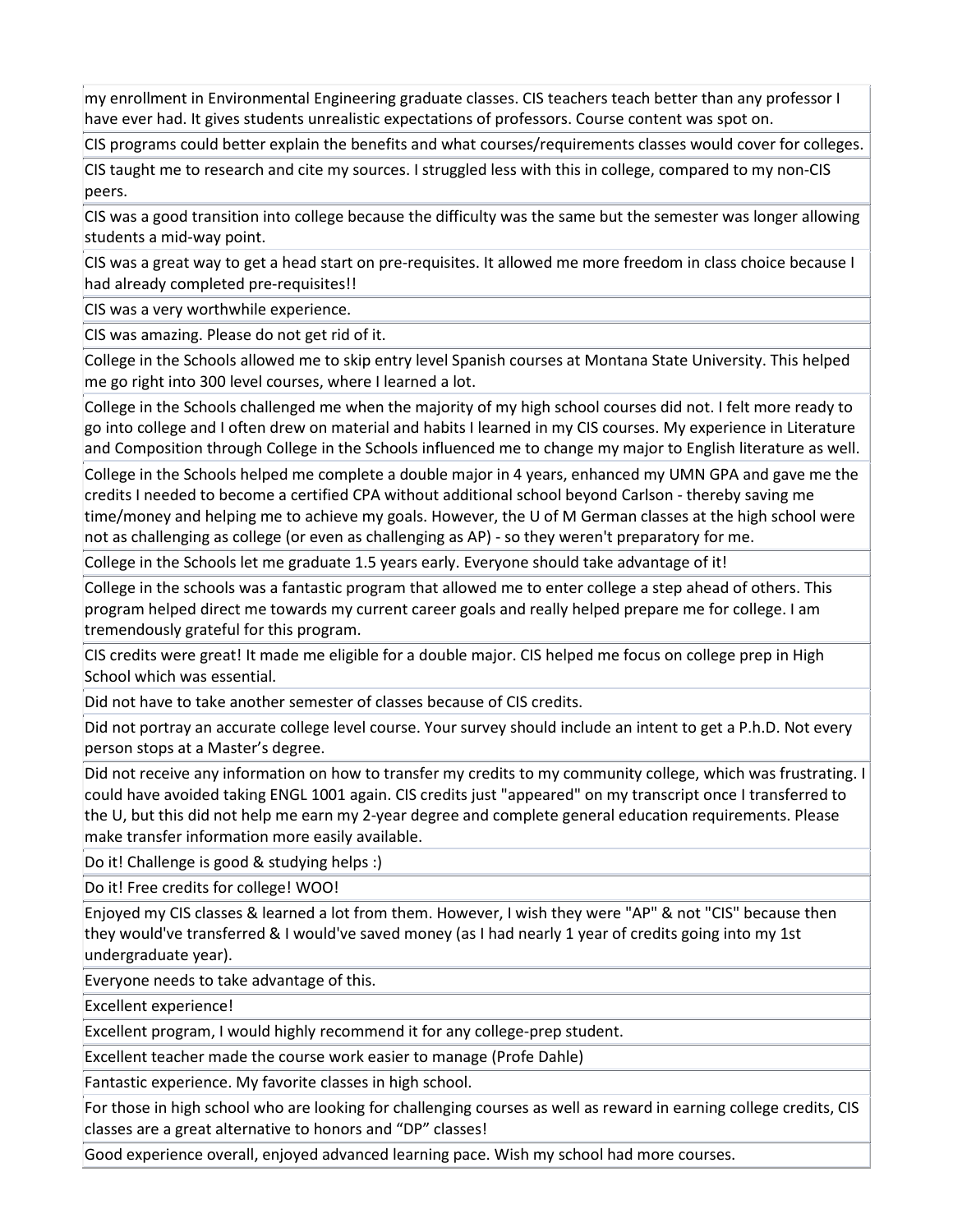Great curriculum, great teachers.

Great experience

Great experience, equivalent of Spanish 1003 and 1004. I'm happy that Hopkins offered program.

Great experience, has helped me in my engineering degree as I have a better understanding of Calculus with taking CIS Calculus I.

Great opportunity for students to excel in college

Great Program - would love to see them adapt more courses!

Great Program! I wish I took advantage of taking more CIS classes.

Great program, contributed to me choosing the U for college, which you should know, this is not effective polling or whatever.

Great program. I have recommended it to my sibling & friends.

Great! Offer more!

High school was a game for me- it was too easy. CIS challenged me in a meaningful way that no other honors or AP class did.

Highly recommend high school students to do this.

I <3 CIS. It is worth it to the greatest extent. They almost cut the program due to small numbers of interest and I AM SO GLAD that they didn't.

I also completed CIS courses through SWSU and St. Cloud State for math, science, and psychology.

I am a whole-hearted supporter of CIS programs. As a whole, I came into college with a year's worth of credits, without having to pay for exams like AP students.

Not all credits I earned were from the U of M. I wish my school offered more from the U.

I am glad I took them. I wish I would have taken more.

I am sure that my bad experience with the program was due to the quality of teaching I received.

I am very pleased with the amount of credits I was able to have transfer for my first year of college due to CIS classes I took my senior year of High School. It allowed me to graduate a year early.

I am very thankful for being able to take CIS courses in high school. During my freshman year of college, I felt much more comfortable with the course-load than my peers were. The content of my classes became more difficult through college, but I don't think I ever spent more time on my classes than I did while enrolled in CIS in high school. All but one semester seemed less stressful in comparison. CIS also gave me the option to graduate college in 3 years. I chose to stay 4, however, because of NCAA sports.

I appreciate the credits I was able to earn though the U of M!

I appreciated the opportunity to get ahead of my credits in college by partaking in CIS. It allowed me to graduate early and study abroad without falling short on credits.

I believe College in the Schools is an amazing tool that allows students to get a head start on a college curriculum that is already designed to take too long. I recommend either a greater frequency of CIS classes or more advanced high school curriculum.

I can't remember CIS all that well, but it seemed like there weren't many options in other subjects as I might have liked to take - AP filled the gaps with the tests for me though.

I didn't like that GPA was such a strong factor. I would have taken more CIS classes but my GPA was too low for those because I took AP classes. I knew some people with higher GPA's because they took easier classes than I did. So we were both good candidates but I had a worse GPA because of the strenuous courses I took.

I didn't think that CIS was radically different than AP classes, which is why I am neutral on the true benefits, other than what it did for my GPA in high school. I think that PSEO is a better, more challenging, and more realistic option, though I did not enroll in PSEO myself. Also, my CIS teacher had a brain tumor so the 2nd semester was very tumultuous.

I didn't transfer my CIS credits because I did not know how to.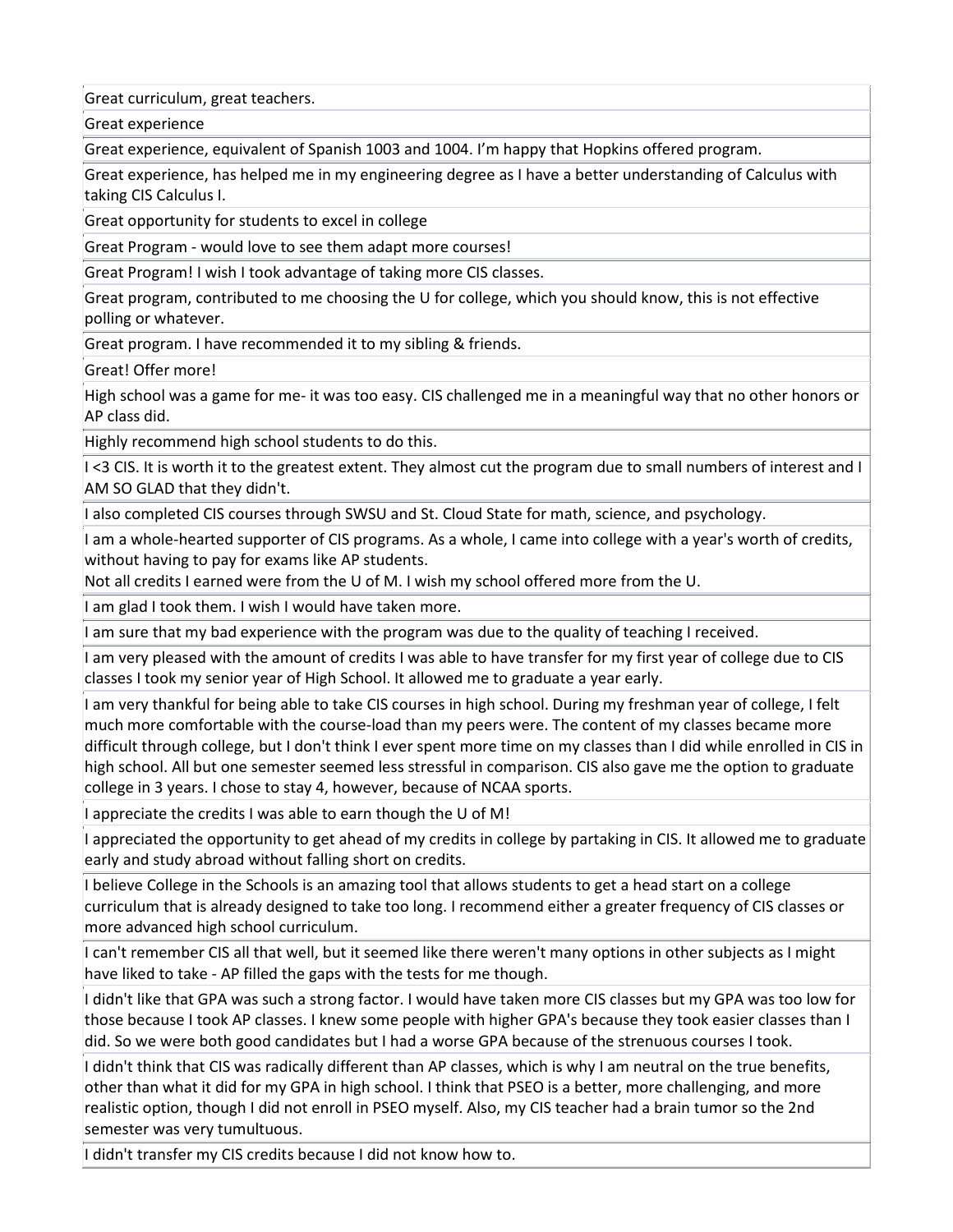I didn't understand the potential benefits while in high school. I am so glad I unknowingly participated because it helped me so much in the long run.

I don't believe that taking CIS helped me more in my postsecondary education than taking an IB or AP classes, because the IB and AP tests could have given me college credit.

I encourage all high schoolers to take CIS courses. It's FREE money + saves time! I graduated a semester early even though I studied abroad three times. It was awesome.

I encourage it a lot to High School students. It benefits them so well for credits for college & they will get the feel for how a college course will be.

If genuinely appreciate the opportunity of CIS, however, it did not help to prepare for the grind of college life. When I took CIS courses, the courses always took more than 1 semester to complete. Some courses were spread over the whole year, and some were spread over 1.5 semesters. With the time difference between CIS and actual college courses, I was given the false confidence that I was prepared for college. CIS would most likely be a better preparation for college if the timeline were the same because courses are completed over 1 semester.

I have recommended CIS time and time again, and my younger siblings have also enjoyed their experience with the courses.

I haven't had to recently but in the past, logging in, accessing credits and transferring them was a challenging process.

I highly recommend College in the Schools to any high school student, especially those who are aspiring to further their education. I wish I would have taken more courses.

I loved CIS! It definitely is a great way to get prepared to move on to college or into the work force from high school. I work in a school now, and I recommend to my students to look into these classes!

I loved CIS, it was definitely a way to advance my knowledge and earn college credit. It was definitely not as difficult as real college courses.

I loved having the opportunity to take a CIS class. It was very beneficial and I recommend anyone and everyone to take these kinds of classes.

I loved my CIS experiences, but will forever wish that my credits were able to transfer to my Top 15 private university. The credits were not accepted because I needed 4 years of English and 3 years of science to graduate from an Anoka-Hennepin school.

I loved the experience. Being surrounded by other students that work hard and plan on attending college, while being challenged through the course content helped me greatly prepare for my time at UW-Madison. As well, having 17 credits to transfer was a big reason I was able to graduate on time.

I now work for a University in Admissions and students who have CIS experience are often invited into the honors program.

I only recommend because I loved my teacher, and I'm sure if you go to a Public University it would count. But at JHU it didn't count.

I only took one College in the Schools class, and it was a very easy class because of my teacher. I can see how CIS would be helpful in other situations, but it was not helpful for me. I do think it is a great program though, especially for students who will go on to study at the U of M.

I really enjoyed my CIS classes. To this day the longest paper I've written was in my CIS class!

I really liked how we were able to actually attend the U of M classes and were able to see the campus and talk to students about college life and classes.

I recommend this program to EVERYONE!! CIS helped me save money & time. I was able to get my generals done quicker & start my major courses.

I sincerely appreciate the opportunity! Thanks for the chance to gain college credits while still in high school.

I strongly believe it helped me get my undergraduate degree in 4 years rather than 5. The way the courses were set up in the U of M system helped me decide on my current graduate school.

I tested into 300 level Spanish at Iowa State after 1 CIS Spanish class.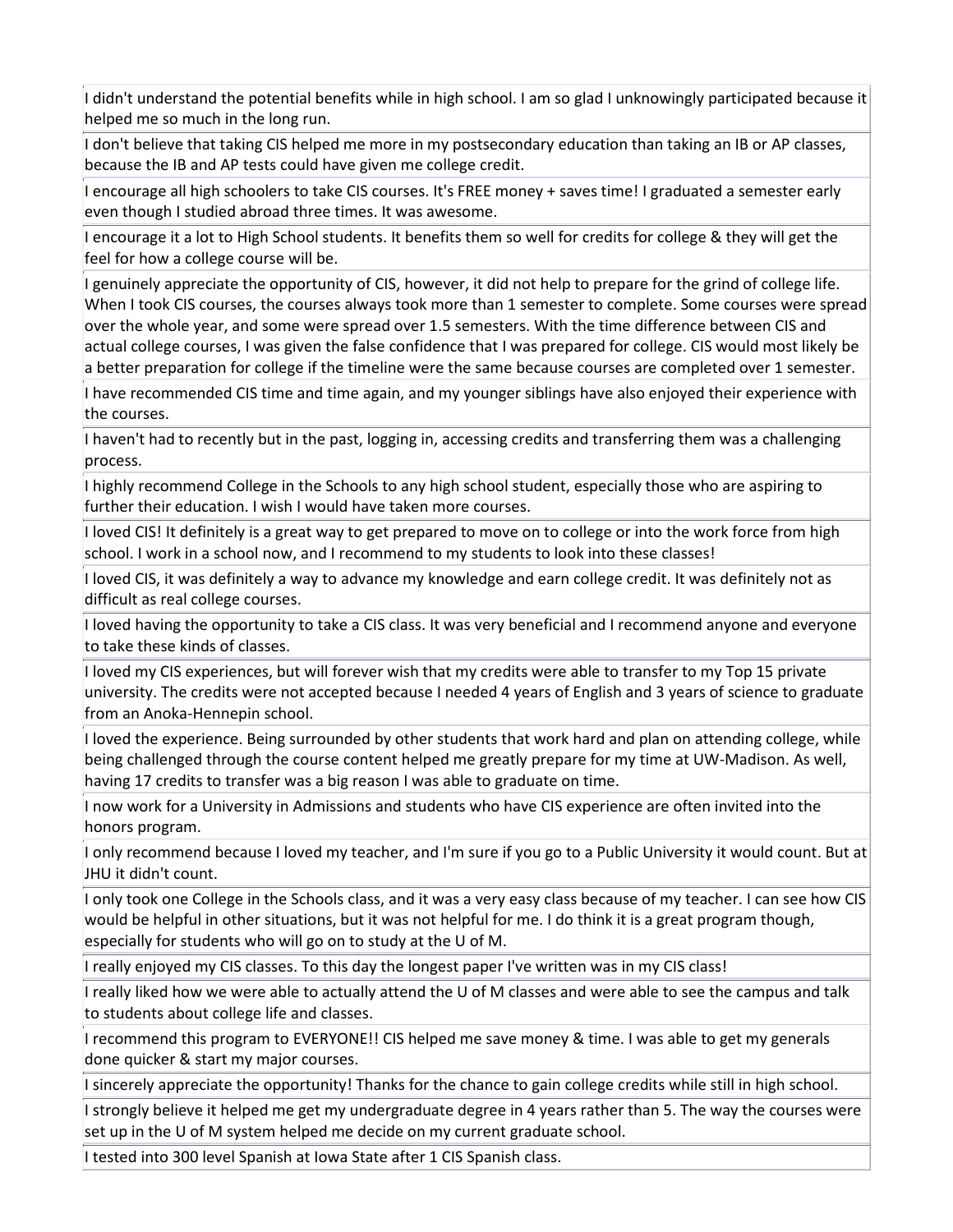I think College in the Schools can only truly be successful if the teacher is really cool. CIS shouldn't stress out high schoolers just because they're still in high school.

I think College in the Schools is a great opportunity for students. Maybe make the courses more college-like for course work (most of your grade is based off of tests). It would be interesting to see the results of this survey if it was sent to us when we were only 1 year out of high school.

I think more students should take advantage of College in the Schools. Add a graduated private 4-year college to question number 9.

I think my experience in CIS was hampered by my teacher. He was not the best.

I think the opportunity to take college classes in high school is great and it helps put you on track to succeed. I was able to graduate college and start my career without any loans because I took CIS classes.

I think the success of my CIS course was made possible by the great skill of my teacher, John Eret. I don't think I would have gotten as much out of the course if it wasn't taught to Mr. Eret's high standard of exceptionalism.

I think there are so many opportunities for students to take advanced courses in high school that it is hard to determine which ones will be most beneficial in the long run. I took mostly AP & IB courses, but CIS may have gotten me more college credits in the end!

I thought CIS was a very valuable experience. It allowed me to see college-level coursework while staying at school. I think I had better support and a more enjoyable experience than my friends who enrolled in Post-Secondary Education Option.

I thought it was a great experience to have, I wish I would have taken advantage of more CIS opportunities. However, I thought the classes were much easier than actual college classes.

I took Latin through my high school's regular Latin 4 and 5 classes, supplemented with CIS credits. Although my university did not offer any further classes in Classical Languages, I was allowed to transfer my CIS credits at full value… not only did the credits apply to non-major credit requirements, but they even exempted me from an additional 2 years of foreign language requirements! It saved me a ton of time. Thanks!

I was in the Spanish program at EPHS, which is very good & challenging. Not sure if that had to do with the CIS program though. I couldn't transfer any credits because St. Olaf is extremely picky.

I very much enjoyed the courses I was enrolled in; they helped shape my collegiate career and choose a fitting major. It also helped me realize I can take challenging yet fun, more enjoyable than regular, courses.

I was misled into thinking that taking these courses would get me into the U of M. They did not accept me, I still struggle with that rejection.

I was not aware of CIS until I enrolled in a course that stated it was "applicable for college credit", which happened to be during my senior year of high school. If I had known earlier, I would've started CIS earlier. Therefore, more awareness (about CIS) would be my biggest recommendation, either through the University or through the high school. Also, can you make this an online survey too? It's faster, reduces costs, and is easier for everyone. I would know, I'm a computer science major ;)

I was so thankful for this opportunity. I highly recommend continuing the program so future graduates can get the same advantages I did. I graduated with an honors degree & part of my acceptance can be attributed to CIS. It's a great program!

I was unable to transfer Anat & Phys due to it being split in two parts.

I will always be grateful for the time and money I saved from transferring my CIS credits. The CIS classes I took challenged me academically and also gave me tools to succeed when I continued my education past high school.

I wish I took more at North High School (home of the polar bears). :)

I wish it could have been taught by a college professor. All of the courses just felt like high school courses to me.

I wish my school could offer more CIS courses

I wish someone had told me beforehand how great of an opportunity CIS classes are both financially and experience wise. I would have taken many more classes than I did had I known that!

I wish we would have done more with the CIS program while enrolled in the course.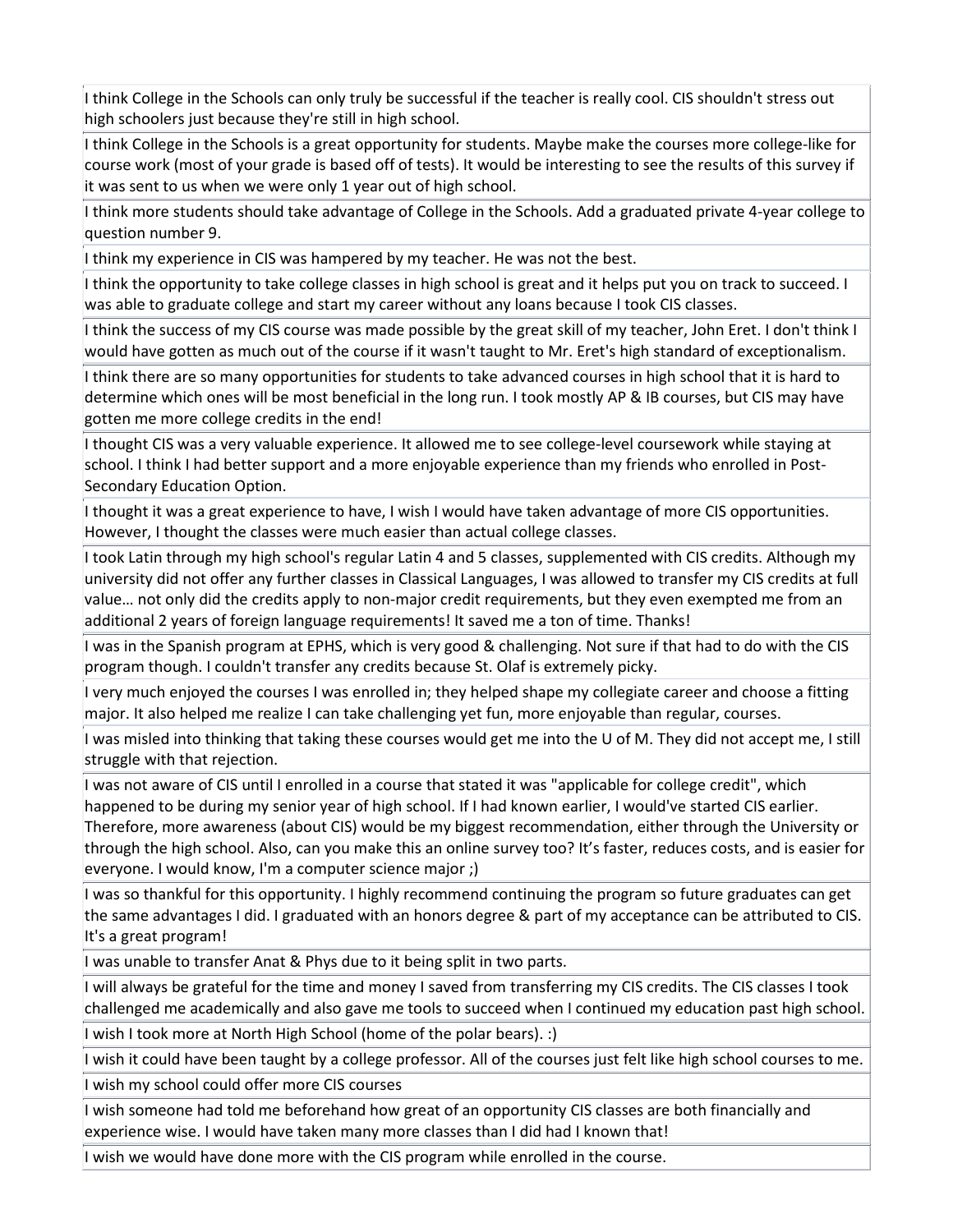I would definitely do it again if I had to.

I would have appreciated having more CIS courses offered.

I would highly recommend it. The credits also allowed me to sign up for classes earlier than my peers.

I'm glad I got to experience college level classes while still in high school. Also, the field trips to the U of M campus were great ways to experience college for the day. I'm glad I decided to take these classes.

It definitely gave me variable writing skills that I needed in college. I definitely would take the class again.

It did not prepare me for the courses in college. I did not have/develop time management skills until the 3 year of school or develop study habits. Regret the first two years of school.

It helped decrease my work load or credits per semester.

It is a great opportunity that I would encourage other students to do. I would have graduated in 3 years with a Bachelor's degree if I hadn't decided to go for 2.

It is a great program and I think more classes need to be available for students. I'm so glad that I took advantage of this opportunity. I also think programs like these need to be promoted/encouraged more.

It is a great program. More students need to take advantage of the opportunity.

It is a wonderful program that would encourage many students to partake in.

It provided me with the academic rigor of college while maintaining the support + structure of small high school. I loved it.

It was a bit difficult.

It was a good way to use high school class time to get college credits in advance. That's about it. At my school, it was not difficult.

It was a great class and I wish I would have taken more CIS classes in high school. They weren't advertised much in my high school and the pre-requisites were not explained. Perhaps more CIS classes could be advertised in high school, or pushed more on students. I think that would be good for students because many of the normal classes felt too slow and un-engaging.

It was a great experience that instead of scaring you about what was to come in college, it actually showed you what a real college class was actually like. It took a lot of pressure off of me financially as well, so thank you for the CIS Program.

It was a great experience which pushed me further than I thought I could do.

It was a great experience, I'd absolutely recommend it!

It was an amazing experience & really prepared me for what college would be like (even though I thought class was tough at the time)

It was good. It made my GPA better especially when average scores were C+ / B- for all my classes. Also I passed my LPE for Spanish and I can communicate in Spanish still.

It was great

It was great taking college classes in high school. It saved me money and prepared me for college-level course work. I appreciated the opportunity. CIS is a program that every student should take advantage of.

It was great! Lindsay Peifer was an excellent teacher. Much more challenging than my college literature course

It was incredibly beneficial. It helped me to challenge myself and not be bored. Helped prepare me for college!

It was much harder than my 1st and 2nd year of college. Made me over prepared and over confident, which in the end made me mess up. Started well, but ended poorly.

It was much harder than my college courses.

It was phenomenal. It allowed me to start college ahead of the game and finish with 3 majors and 1 minor. I could not have done that without CIS.

It was truly an amazing opportunity. Taking CIS classes freed up time for me to study abroad and finish school early! :)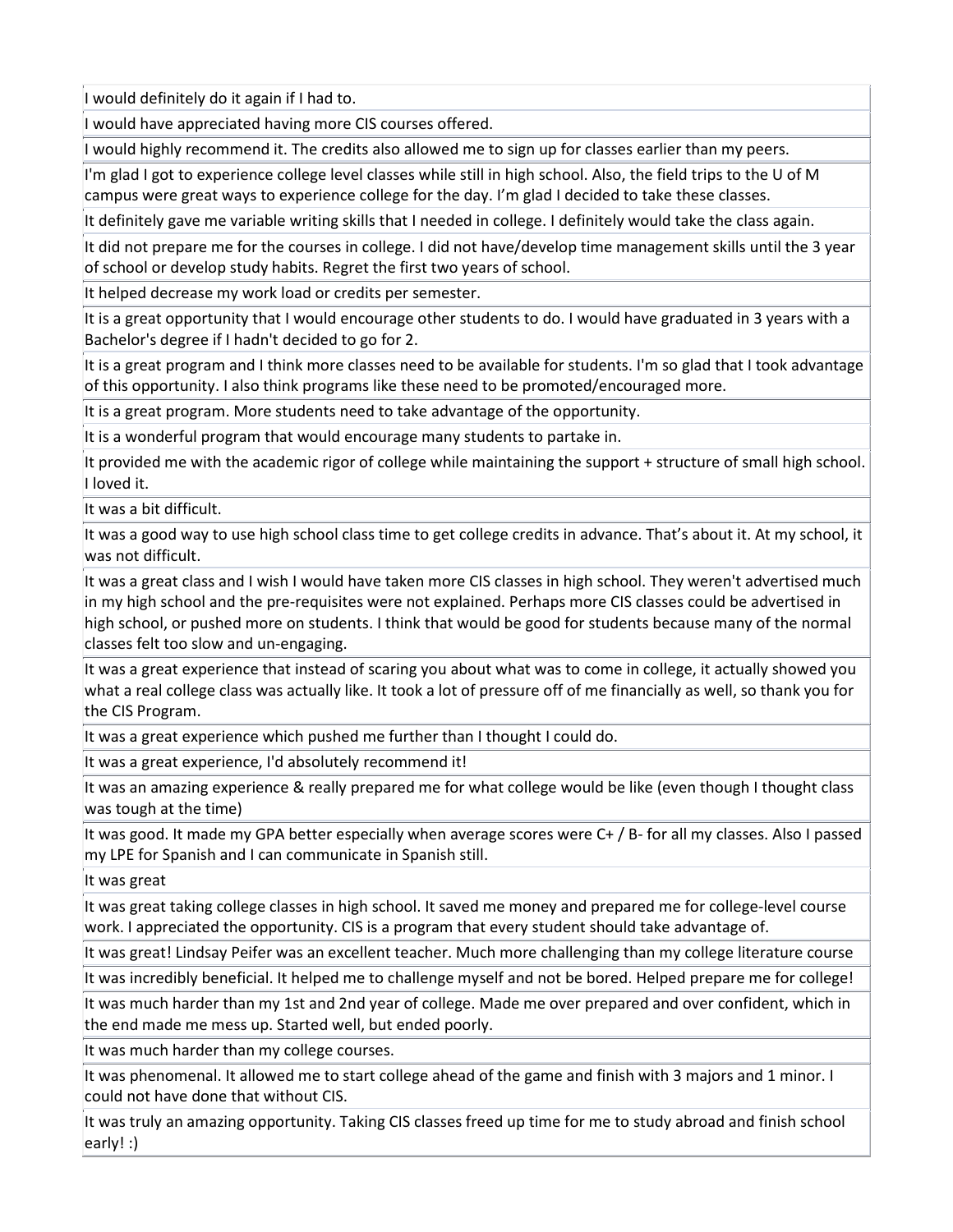It was worth every second taking CIS. I saved a lot of money by taking these courses and it also gave me the chance to be ahead in some of the courses I needed.

It's a great program; taught me to be much more confident in an academic setting.

I've told all my younger brothers to take CIS courses because of how much I benefitted from them.

I LEARNED ABOUT WHAT PROFESSORS ACTUALLY LOOK FOR IN AN ESSAY

Long overdue, but I owe a "thank you" to the U of M for allowing me to participate in the CIS program.

Looking back on my entire educational experience in general, I think one of the most useful, impactful and awesome things about it was good teachers. It didn't matter what subject I learned…. When I had a great teacher (one that I liked and I think one that was very good), that really connected with students, I took a lot away from that class and not just the material… In fact, more about things like life lessons on how to live, learn, and carry oneself in the world. CIS happened to be taught by some of my all-time favorite teachers, and I think that may be a trend worth following. Other than that… anything that you can get that is similar to college is what you want to have. In high school I hated learning; and in college I completely fell in love with learning. And with CIS I think you begin to get a good taste of the college style education. It is much better. And you will love having those credits already crossed off when you get to college.

CIS Pros

+Teachers

+Better course structure, more real like college with emphasis on learning the material and not just testing. +Better and more useful material. More advanced…? Sure, maybe, but its more interesting that way. +You will love having those credits crossed off on your transcript when you get to college.

+And the extra opportunities as well… fantastic… Anything that might get you out of high school and into the real world or to a college is what you want… We got to go to a convention at the U, joining high schools and other high achieving students from across the state when I was in Anatomy and Physiology. It was phenomenal just being there and being a part of that group.. You really began to feel engaged in the world and so much more capable of doing things that mattered. It doesn't get any better than that. The mind is an incredibly powerful thing and if you can get feel things like confidence, belonging, inspiration and belief in yourself you can literally do anything. That's literally what it's all about. It's about lighting the flame of each and every individual. I don't know if anything did this more for me that's altered things like this anatomy and physiology conference in high school.

+Confidence

+Experience

+Inspiration

+Networking

+Real growth

\*Break free from the monotone system of high school and begin finding oneself, listening in on your own voice, and finding out how you can be something in this world. It's so easy to get lost in the giant washing wave and boring singular unit of high school where everyone is shoved through the same things… CIS has the potential for a better direction…

Loved it. I needed more challenging courses that required me to think critically. Best class I ever took- it was Intro to World Lit with John Eret. Changed my thinking in a critical way. It was a wonderful opportunity to prepare for college as well as earn free credit. My instructor was able to be more liberal and break outside of the restricted high school curriculum. It was much more engaging than my other courses. It was a perfect glimpse of what was in store at the U. Even better to not have to travel to get the quality teaching that the U offers. I wish there would have been more options for CIS classes. I did PSEO part-time at Century College, but my CIS course was far superior to any courses I took there. Thank you for providing the opportunity to grow and learn.

Loved my experience. Was the best option for me, and I preferred it to the Advanced Placement courses I took. Loved the feeling of College in the Schools preparing me for the future.

Made it possible for me to graduate a full year early from undergrad!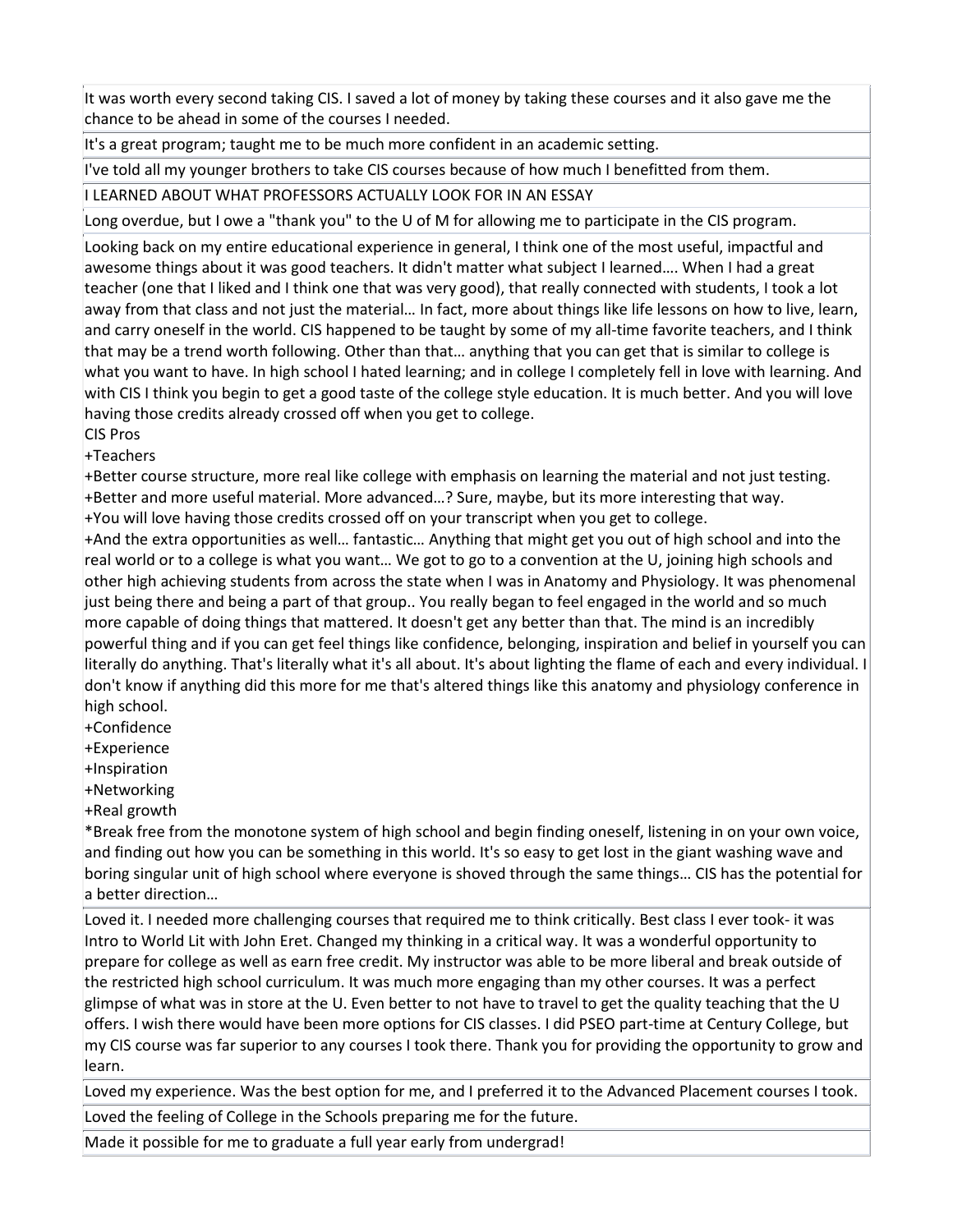Made zero difference. Saved no money, just skipped math in college.

More classes offered!

More classes should be available, at my time only languages and writing courses were available. Also students need to understand that you get college credits immediately versus AP when you have to take a test.

More kids need to do it!

More programs need to be offered in more high schools. Foreign languages were the only CIS classes at my high school.

Mr. Hovan, my CIS physics teacher, was great.

My CIS Animal Science class gave me a head start + background knowledge that made some of my college veterinary technology courses easier. However it would not have replaced either the coursework or credits of any of my college courses.

My CIS courses were more writing intensive than any of the "writing intensive" courses I took while actually in college. I felt over prepared.

My CIS experiences in high school were some of my favorite and best classes I took. Thank you for the opportunity and experience to explore and enjoy these classes!

My CIS teacher was the best teacher I had in high school.

My CIS was in a different field from my major, so it did not help me graduate quicker, but it did allow me to take more interesting and advanced elective classes.

My College in the Schools experience was more challenging academically than my first year at college. That freed me to really put energy into growing as a person during college. I graduated on time with a teaching degree because of my CIS courses.

My experience with CIS was fantastic and more challenging and influential than most of my college courses. I'm thankful I had the opportunity to participate!

My experience with College in the Schools was a great opportunity for me. The preparation and course load was very beneficial in my transition to college. There was also the opportunity for students to visit the campus which was really helpful. I am currently working as an AmeriCorps member for College Possible and share my experience visiting the U of M with CIS and how it made a big impact.

My experiences with CIS were very fun and educational. I enjoyed every day in those classes and would strongly recommend them to all students!

My German class was especially helpful. I learned a lot and the coursework was rigorous. I did not have to take German in college and this allowed me to graduate on time! I also believe it depends on the teacher. I had great teachers, but if I didn't, it would have been difficult to compare it to college.

My good experience was largely a result of the fabulous quality of instruction I received from Arturo Delgado and Elisa Holm. I hope that CIS continues to thoroughly vet its instructors to ensure this standard of quality is upheld.

My high school teacher did not teach or explain the class in a way that it benefitted me in college.

My physics course was algebra based and made calculus based physics more enjoyable. The other course I took was Spanish, though I did not continue into college I did not need to take a language course in college. These courses being taught at school made it easier to participate in a higher level course without needing to travel to a college campus.

My teacher at Eastview, Mrs. Perona, made the course fun and manageable.

My teacher was amazing!

My teacher was most excellent. Illa meam bene docuit.

Offering Chinese language CIS would have been great for me.

One of the best classes I took in preparing me for college.

One of the best programs high schools have to offer, literally helped me save on credits.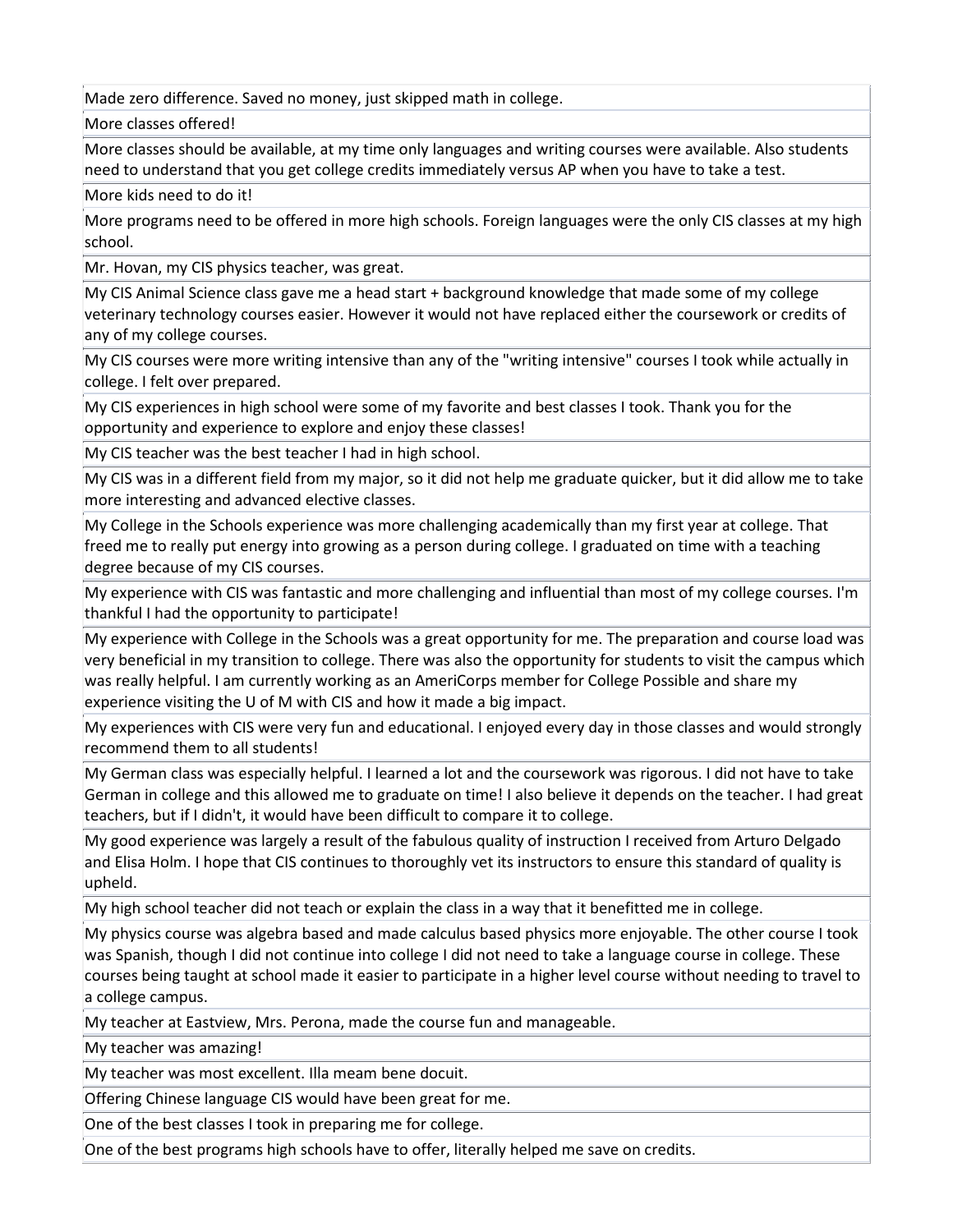Overall great experience!

Overall, I think the College in the Schools program was very beneficial and helped me with my college pursuits. I really enjoyed the course content as well as receiving credits based upon class performance and not simply a standardized test score. I think more of these classes should be available nation-wide.

Patricia Nygren, who taught both of my English/Composition CIS courses should be an example to others of what CIS looks like. These courses were more challenging than most of my classes at the UW-EC. The amount of reading and writing, as well as the level of mastery she expected, benefitted me immensely in my pursuit of an English degree.

Please continue offering this program. It was a valuable experience.

Please continue opportunities like this, but make sure the teachers are truly prepared to educate future scholars.

Please don't stop it :)

Preferable over Advanced Placement courses - not based on one test and more similar to actual college courses.

Prepared me for the heavy reading and writing load in college. Critiqued and bettered my writing - syntax and grammar.

Provided me a more vigorous experience than the courses offered traditionally at my high school, and thus would highly recommend it.

Recommend it!

Saved me time

It seemed our teachers didn't have sufficient information to comfortably teach the CIS classes, specifically Physics. I didn't see the advantage over a regular high school class, other than the credit.

Should not affect GPA. Either unfairly favors or hurt students.

Some of my courses were educational, and more challenging than freshman year. Others, they were less challenging in material, but more difficult due to the instructor's disorganization.

Some of the CIS courses/teachers were the best teachers that I've experienced, even more so than some college professors, who might have been at university for research experience rather than to teach.

Students don't realize how much it can & will help to enroll in a CIS course in high school. I would recommend it to anyone & everyone!

Take advantage of FREE college!

Taking a CIS class was one of the best decisions I made. It really helped me prepare for college. I wish that my school offered more courses. CIS > AP classes!

Teach APA over MLA.

Thank You

Thank you for the opportunity! Please continue this program!

Thanks for the opportunity. :)

The 10 credits I earned through CIS definitely helped me graduate in 3 years instead of four. Overall great experience.

The best/most educational part about CIS was actually going to the college and sitting in on a lecture

The CIS class I took was way harder than the equivalent college course.

The CIS courses I took in high school were more challenging then my freshman level courses in college, but I was well prepared. Thank you for this opportunity to be a CIS student!

THE CIS ENGLISH AND CIS WRITING WERE THE ONLY COURSES I TOOK IN SCHOOL THAT TRULY PREPARED ME FOR COLLEGE-LEVEL COURSES.

The class I took helped me become a very successful writer, therefore helping me get good grades. I would've had no idea how to write a college level paper without this class.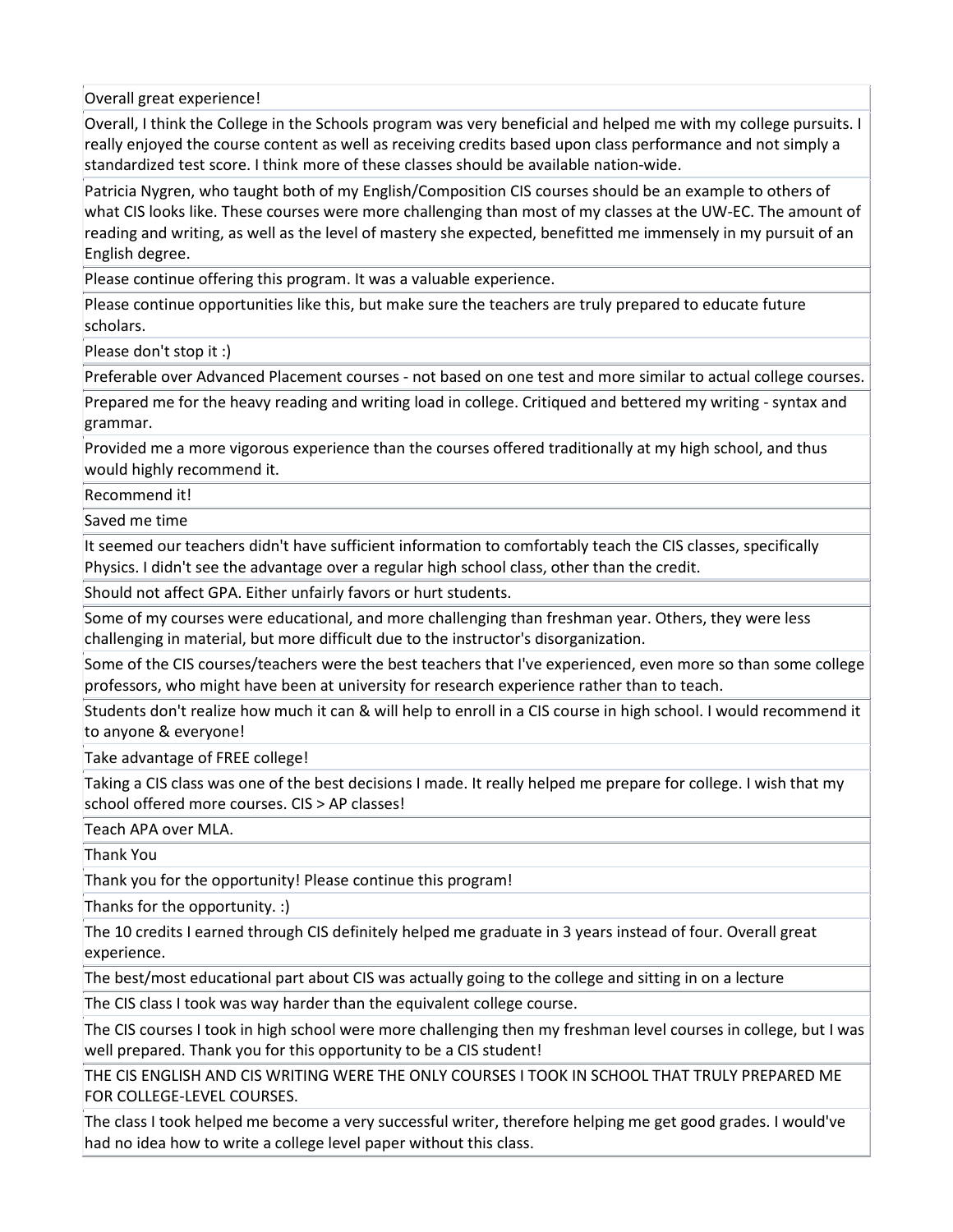The classes were NOT the same as college level. They were rigorous for high school students but extremely easy compared to college courses. They are not a realistic expectation of college but a good way to not have to take liberal education courses.

The course I took as CIS was actually far more difficult than the "comparable" course I still had to take in undergrad.

The course I took through College in the Schools was extremely basic compared to the entry level Anatomy and Physiology Courses I took at MNSU Mankato. It was fun to take the course in high school, but didn't help me much.

The course would have been improved if I had a different teacher.

The courses were more rigorous than any I took in college, so this was a great benefit. It also allowed me to complete 2 minors.

The credits & experience were great but I'm not sure it's fair to transfer the grade earned in a CIS class to student's actual college transcript (if they attend the U of MN)

The credits exempt me from a general language class in college.

The guidelines set by College in the Schools were enforced sporadically by the high school teacher in a manner that demonstrated favoritism towards certain students. Further steps should be taken to ensure consistency for all students.

The only negative thing about transferring credits was it decreased my overall GPA. As a senior in high school your motivation is a little different than it was in my first year of college (for me). My entire first year I had a 4.0, but I transferred in 15 credits at a 2.71 GPA. (St. Cloud State (6) Southwest MN (5) U of M (4))

The PLTW courses were helpful in determining if I wanted to become an engineer, but did not count towards any credits at my university

The professor/teacher I had made the experience great!

The program while helpful to prepare students for college effectively stifles a high schooler's senior year. The attendance policy is ridiculous for high school students that participate in extra-curricular activities.

The skills I gained in my CIS class exponentially improved my writing skills, thus preparing me for college.

The way our teacher taught the class was really what made the class. I don't think I would have gotten the most out of this class with any other teacher.

There needs to be more focus on study skills & what real college will be like. I definitely was NOT prepared.

These classes were the best classes I took in high school and helped me succeed in both my high school classes and future college classes. It helped me know how to read large amounts of info and how to better participate in class discussions.

They are good classes that can only help you in your college career - there is no bad side to taking CIS classes.

They were great!!! Much better than AP courses!

This experience was priceless to my high school and my scholastic career. Please keep the program for future generations!

This is a great program! I would encourage all H.S. juniors + seniors to participate in CIS, and I hope more courses are added to the Hopkins curriculum. The biggest benefit for me was beginning college with 15 credits completed, which helped me graduate early & have the flexibility to study abroad.

This is a great program. Please continue it for high achievers.

This program is a wonderful experience and I am so glad I was able to participate while in high school! I got a lot out of the classes I took and especially enjoyed getting to visit the U for lectures on CIS visit day.

This was a fantastic experience. CIS allowed me to feel truly accomplished and challenged. St. Paul Central NEEDS more course opportunities such as the CIS class I took part in. Most of my high school classes weren't educational or beneficial to my growth as a student- except for CIS. I implore you to keep these programs. Please.